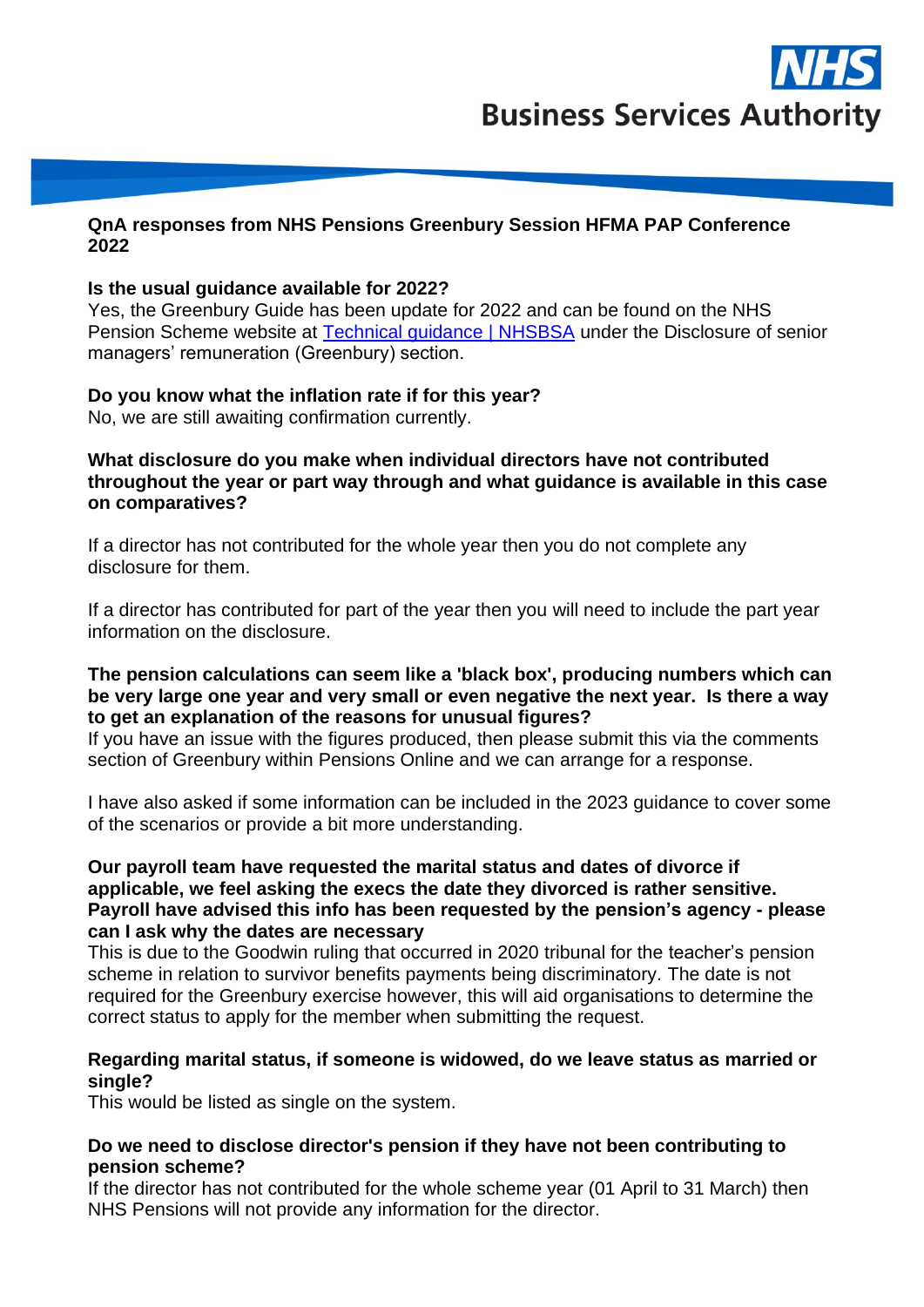If the director has contributed for part of the scheme year then NHS Pensions will provide the data for this period only.

## **Do we need to disclose those who have stopped contributing?**

If the person has contributed for part of the scheme year then NHS Pensions will provide the data for this period only. For you to report on.

### **Why will the information not be provided for opted out members, if their info does still need to be disclosed in the Rem Report?**

In respect of Senior Manager disclosures, the employers are required to complete the 'all pensionrelated benefits' which is (e) of Table 1. The narrative to this states that '*This figure will include those benefits accruing to senior management from membership of the NHS Pension Scheme'* As these individuals are not contributing to the scheme they are not 'accruing' benefits.

In respect of calculating the 'real increase' in pension figures as the individuals are not contributing to the scheme the only increase would be due to inflation, this increase is disregarded as stated on page 65 of the Group Accounting Manual April 2021.

In respect of Cash Equivalent Transfer values, the 'real increase' is supposed to reflect the increase that is funded by the employer. Again, it does not include the increase in accrued pension due to inflation or contributions paid by the employee.

but if there is a statutory requirement for opted out members to be included under the FReM - adapted by the GAM then why is this information not available - I think this issue needs discussion with NHSE&I, DHSC and treasury to resolve. Are there ways in which the information can be obtained?

### **With non-contributing members, who remain in the scheme, not having their pension details provided how do we calculate their disclosure figures as these are still required for disclosure.**

You will need to confirm with NHSE/I how this is completed.

### **Last year there was a mention that the pensions agency was working on a final pay control calculator, is this now available?**

This is still being investigated by the technical team.

### **Please confirm request deadline**

The deadline for requests to be guaranteed for completion by 31 March 2022 is 28 February 2022. If the request is submitted after this date NHS Pensions cannot guarantee that the calculation will be completed by 31 March 2022.

### **If a director is are recharged out to another Trust, how does that impact on the pension increase calculation?**

You will only be provided the information as per your employment with for the member, if you are the organisation that is paying the member.

#### **How do we treat those that are seconded into our organisation?**  Please see above.

### **If a director works for two different Trust, how do you calculate pension benefit?**

If the director is part time at two different trusts, then each trust will need to request the information for the member to report in their accounts, and use this to calculate the pension benefit the same as other members.